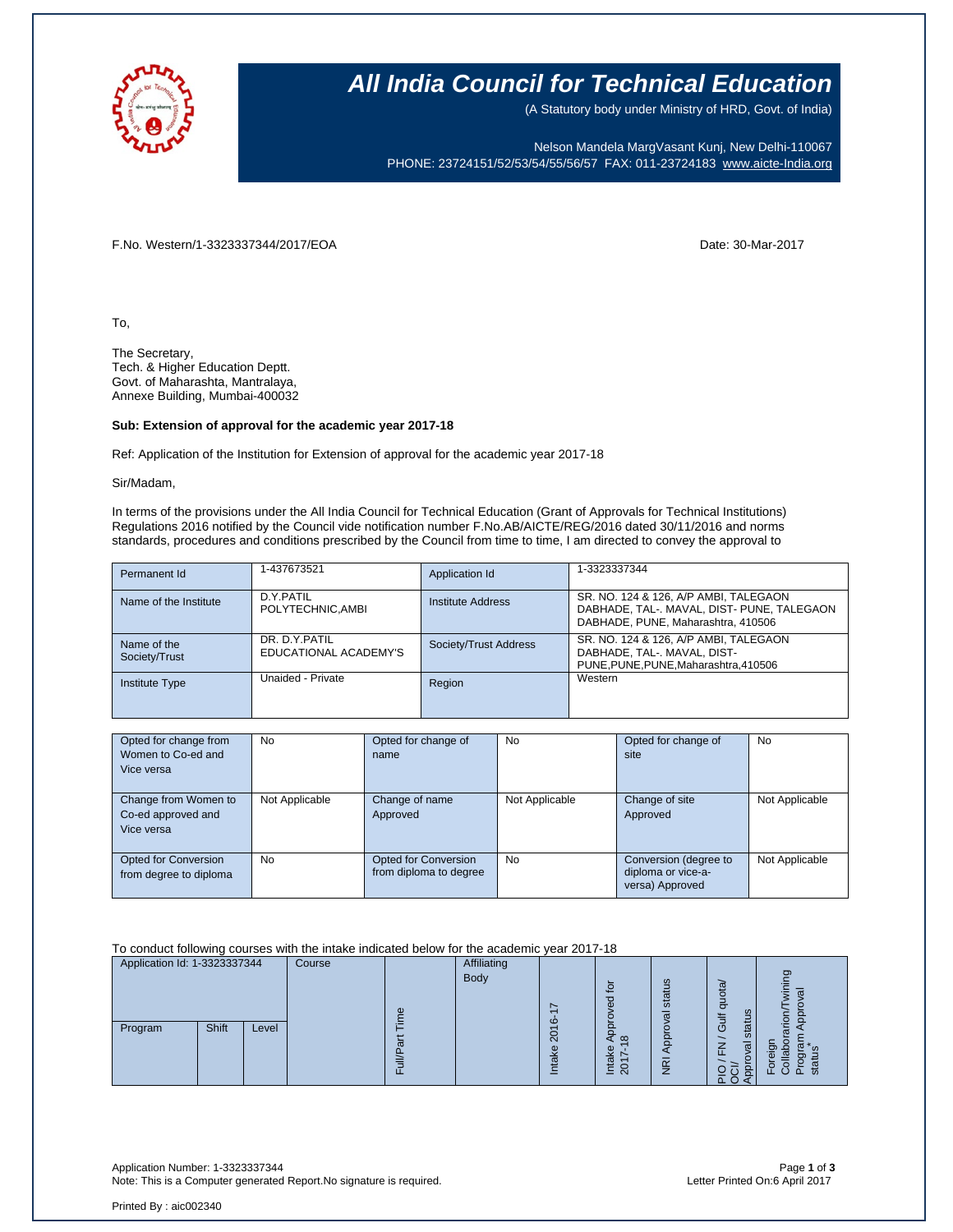

## **All India Council for Technical Education**

(A Statutory body under Ministry of HRD, Govt. of India)

Nelson Mandela MargVasant Kunj, New Delhi-110067 PHONE: 23724151/52/53/54/55/56/57 FAX: 011-23724183 [www.aicte-India.org](http://www.aicte-india.org/)

| <b>ENGINEERIN</b><br><b>G AND</b><br><b>TECHNOLO</b><br>GY | 1st<br>Shift             | DIPL<br><b>OMA</b>        | <b>AUTOMOBILE</b><br><b>ENGINEERING</b>                                         | <b>FULL</b><br><b>TIME</b> | Maharashtra<br>State Board<br>of Technical<br>Education,<br>Mumbai | 60  | 60  | <b>NA</b> | <b>NA</b> | <b>NA</b> |
|------------------------------------------------------------|--------------------------|---------------------------|---------------------------------------------------------------------------------|----------------------------|--------------------------------------------------------------------|-----|-----|-----------|-----------|-----------|
| <b>ENGINEERIN</b><br>G AND<br><b>TECHNOLO</b><br>GY        | 1st<br>Shift             | <b>DIPL</b><br><b>OMA</b> | <b>CIVIL</b><br><b>ENGINEERING</b>                                              | <b>FULL</b><br><b>TIME</b> | Maharashtra<br>State Board<br>of Technical<br>Education,<br>Mumbai | 120 | 120 | <b>NA</b> | <b>NA</b> | <b>NA</b> |
| <b>ENGINEERIN</b><br>G AND<br><b>TECHNOLO</b><br>GY        | 1st<br>Shift             | <b>DIPL</b><br><b>OMA</b> | <b>COMPUTER</b><br><b>ENGINEERING</b>                                           | <b>FULL</b><br><b>TIME</b> | Maharashtra<br>State Board<br>of Technical<br>Education,<br>Mumbai | 60  | 60  | <b>NA</b> | <b>NA</b> | <b>NA</b> |
| <b>ENGINEERIN</b><br>G AND<br><b>TECHNOLO</b><br>GY        | 1st<br>Shift             | <b>DIPL</b><br><b>OMA</b> | <b>ELECTRONICS</b><br>& TELE-<br><b>COMMUNICATI</b><br>ON<br><b>ENGINEERING</b> | <b>FULL</b><br><b>TIME</b> | Maharashtra<br>State Board<br>of Technical<br>Education,<br>Mumbai | 60  | 60  | <b>NA</b> | <b>NA</b> | <b>NA</b> |
| <b>ENGINEERIN</b><br>G AND<br><b>TECHNOLO</b><br>GY        | 1st<br>Shift             | <b>DIPL</b><br><b>OMA</b> | <b>MECHANICAL</b><br><b>ENGINEERING</b>                                         | <b>FULL</b><br><b>TIME</b> | Maharashtra<br>State Board<br>of Technical<br>Education,<br>Mumbai | 120 | 120 | <b>NA</b> | <b>NA</b> | <b>NA</b> |
| <b>ENGINEERIN</b><br><b>G AND</b><br><b>TECHNOLO</b><br>GY | 2nd<br>Shift             | <b>DIPL</b><br><b>OMA</b> | <b>COMPUTER</b><br><b>ENGINEERING</b>                                           | <b>FULL</b><br><b>TIME</b> | Maharashtra<br>State Board<br>of Technical<br>Education,<br>Mumbai | 60  | 60  | <b>NA</b> | <b>NA</b> | <b>NA</b> |
| <b>ENGINEERIN</b><br><b>G AND</b><br><b>TECHNOLO</b><br>GY | 2 <sub>nd</sub><br>Shift | <b>DIPL</b><br><b>OMA</b> | <b>MECHANICAL</b><br><b>ENGINEERING</b>                                         | <b>FULL</b><br><b>TIME</b> | Maharashtra<br>State Board<br>of Technical<br>Education,<br>Mumbai | 60  | 60  | <b>NA</b> | <b>NA</b> | <b>NA</b> |

The above mentioned approval is subject to the condition that D.Y.PATIL POLYTECHNIC,AMBI shall follow and adhere to the Regulations, guidelines and directions issued by AICTE from time to time and the undertaking / affidavit given by the institution along with the application submitted by the institution on portal.

In case of any differences in content in this Computer generated Extension of Approval Letter, the content/information as approved by the Executive Council / General Council as available on the record of AICTE shall be final and binding.

Strict compliance of Anti-Ragging Regulation:- Approval is subject to strict compliance of provisions made in AICTE Regulation notified vide F. No. 37-3/Legal/AICTE/2009 dated July 1, 2009 for Prevention and Prohibition of Ragging in Technical Institutions. In case Institution fails to take adequate steps to Prevent Ragging or fails to act in accordance with AICTE Regulation or fails to punish perpetrators or incidents of Ragging, it will be liable to take any action as defined under clause 9(4) of the said Regulation.